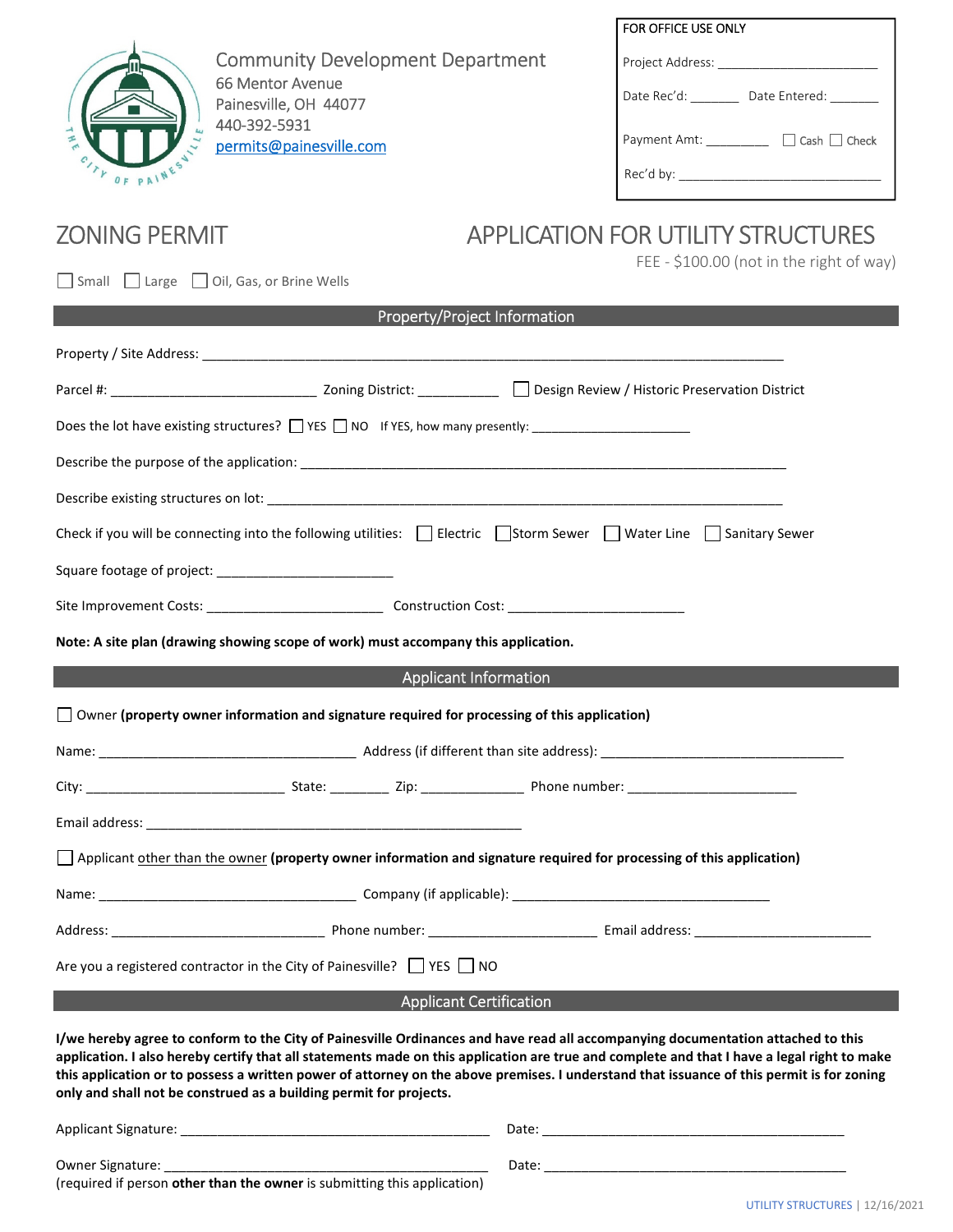

Community Development Department 66 Mentor Avenue Painesville, OH 44077 440-392-5931 permits@painesville.com

## UTILITY STRUCTURES

*By signing this application, I agree to comply with the City of Painesville Ordinances. Please note: Making application for this permit/ certificate entitles Painesville Inspectors complete access to the property to conduct all necessary inspections. A site plan shall be submitted and the review procedure shall ensure development complies with the standards of the Unified Development Code (UDC). Issuance of a Certificate of Compliance (Zoning Permit) shall not be construed as a building permit for projects.* 

**1111.03 GENERAL APPLICATION REQUIREMENTS Incomplete applications will not be accepted or processed**

The requirements of this section shall apply to all applications and procedures subject to development review under the Unified Development Code (UDC).

### **1119.15 UTILITY STRUCTURES**

Utility structures located outside the public right of way shall comply with the following specific standards and conditions: (a) Classification of utility structures. Utility structures shall be classified by size as follows:

(1) Small utility structures shall be less than 36 inches in height above grade, less than 36 inches in width, and less than 36 inches in depth.

(2) Large utility structures shall be equal to or greater than 36 inches in height above grade, equal to or greater than 36 inches in width, and equal to or greater than 36 inches in depth. If all three dimensions do not fall within the same size classification, then the utility structure will be classified based on the dimension that falls within the largest classification.

#### *Size of proposed structure to be noted on the submitted site plan along with a description of service being provided by the structure.*

#### (b) Certificate of Compliance.

(1) In addition to the general application requirements of Section 1111.03 an application for a Utility Structure shall include the **written consent of the property owner** of the proposed location of the proposed utility structure or copy of a recorded easement that permits placement of the utility structure and a statement by the owner of the utility structure that the utility structure is permitted within said easement.

(2) A Certificate of Compliance issued by the Administrator shall be required for the following utility structures:

- A. New small utility structures located in the front yard.
- B. New large utility structures regardless of location.
- C. Replacement of large utility structures in the front yard.

(3) No Certificate of Compliance is required for the following utility structures:

A. New small utility structures in the side or rear yard.

B. Replacement of small utility structures regardless of location, provided that all unused utility structures are promptly removed.

C. Replacement of large utility structures in the side or rear yard, provided that all unused utility structures are promptly removed.

D. A utility structure that is physically attached to a building, such as a meter or service box or to the wiring, cable, pipe, or conduit that provides utility service from a service main to the individual property, or to gas meter regulators.

E. The installation of new or the replacement of small and large utility structures on property owned by the City. This does not exempt the utility company from the responsibility of its installation and maintenance in a safe condition or from conforming to applicable provisions of this section governing materials, construction and erection.